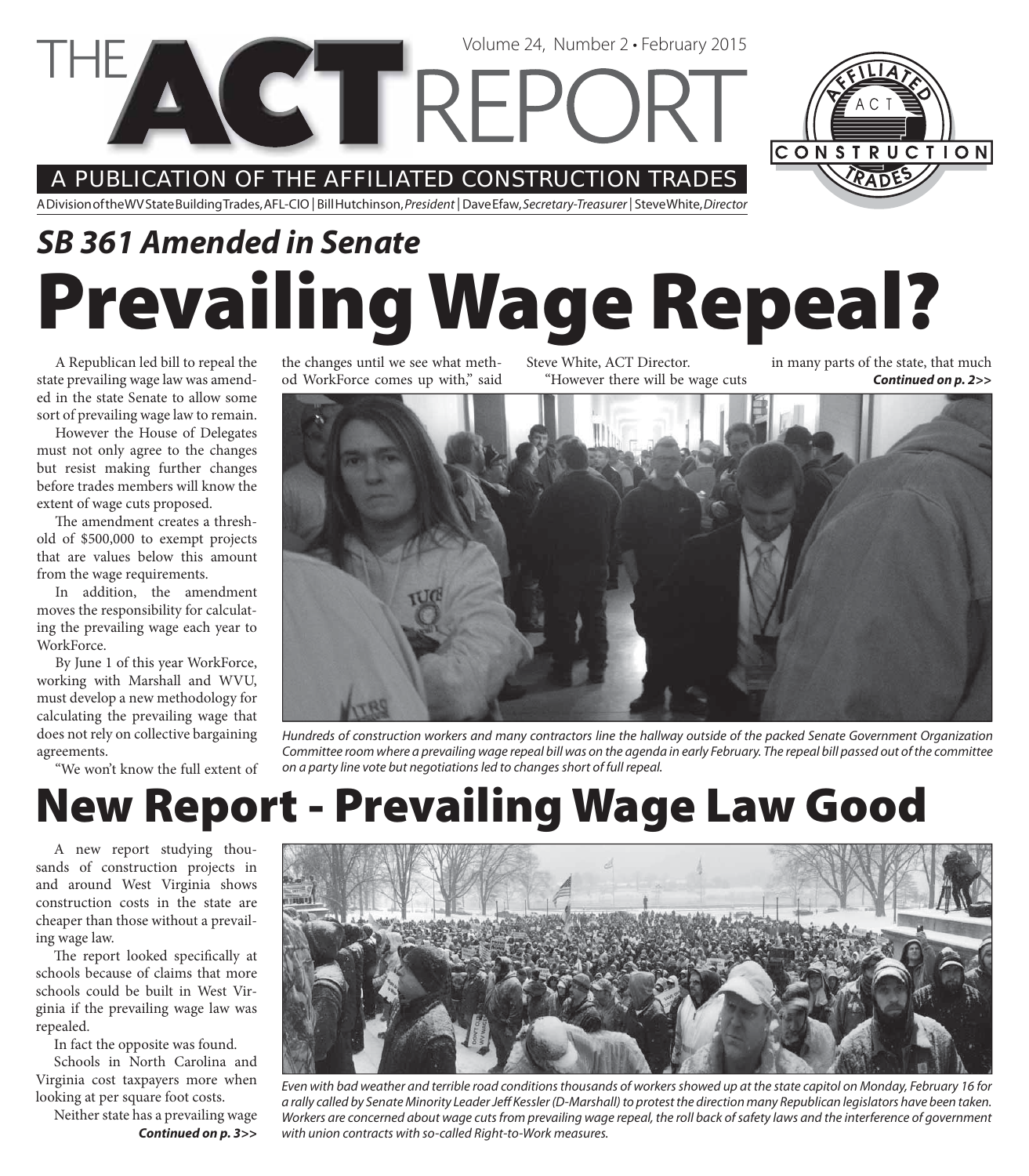### **Moundsville Power Gets OK from PSC**

The state Public Service Commission has granted a siting certificate for Moundsville Power LLC's \$615 million natural gas-fired power plant.

The order was issued on February 13 and puts the 549 megawatt plant one step closer to reality.

Another major advancement to the project took place in January when the construction and engineering company Black & Veatch was selected to build the project.

Company officials say they hope construction can begin in December of 2015 or early 2016 and that the plant could be in operation by August of 2018.

The plant will be located three miles south of Moundsville in Marshall County, on a portion of the former Allied Chemical site.

The Allied site has been designated as a Superfund site due to polluted areas however the Moundsville Power portion is not on the polluted section.

The plant will have two GE combustion turbines that can burn not only natural gas but up to 25 percent ethane.

In addition there will be a single steam turbine to generate electricity.

There will also be cooling towers, a switchyard, a water treatment building, a maintenance building, 500 foot 138 kV transmission line, and other auxiliary structures.

Last year after much deliberation

### **WV Laborers Offer Apprenticeship Opportunities**

The West Virginia Construction Craft Laborers' Joint Apprenticeship and Training Committee accept applications year round.

Those interested can apply at any WorkForce WV Employment Services Office.

Applicants must be at least 18 years old; have a high school diploma, GED or pass a test administered by WorkForce (if you are to test check times with WorkForce); have a valid driver's license; and be physically able to perform the work of the trade.

A substance abuse test will be required at some point in the process.

Documents such as a copy of a birth certificate, a valid driver's license, transcripts of grades and proof of a high school degree or GED will be requested at a later date.

The apprenticeship program consists of a combination of on-the-job training and hands-on classroom training.

The WV Laborers' Training Center in Mineral Wells provides 408 hours of classroom and hands-on training free of charge including meals and lodging.

Apprentices will also learn on the job in their home areas while earning a paycheck, for a total of 4000 hours, approximately two years.

Upon completion of the program apprentices will have earned Journeyman status and receive a certificate from the U.S. Department of Labor.

The areas of training provide a wide variety of skills to ensure highly productive workers will have successful careers.

Topics include pipelaying, mason tending, instrument reading, environmental remediation and much more.

The recruitment, selection, employment and training of apprentices shall be without discrimination because of race, color, religion, national origin or sex.

For more information visit their web site www.wvccl.org or to receive a free brochure send a self-addressed stamped envelope to: West Virginia Laborers' Training Center, P.O. Box 6, Mineral Wells, WV 26150.

a deal was struck with the company and the Marshall County Commissioners regarding property taxes.

The company will pay up to \$40 million over 30 years, a big improvement from the \$2500 per year currently paid on the property.

In June of 2014 the Upper Ohio Valley Building Trades Council along with the WV State Building Trades signed a memorandum agreement with Moundsville Power ensuring local construction workers would build the plant.

"Our members are anxious to get started on this project and every step towards that start is a great thing," said Tom Gray, President of the Upper Ohio Valley Building Trades Council.

### *Prevailing Wage*

### *Continued from Page 1*

is certain."

White was involved in a series of negotiations between key Senators and the anti-union association Associated Builders and Contractors.

"We were told a threshold had to be \$5 million at one point and that any city, county or school project would be exempted," said White.

The bill now goes to the House Government Organizations Com-

mittee where labor representatives working closely with contractors hope to get some changes to improve the bill.

"Our local contractors have really stepped up and fought hard to stop this terrible bill," said White. "And our members have been showing up every day as well to explain that prevailing wage benefits the state, we have to keep up the fight." $\blacksquare$ 

### **Charleston Building Trades Volunteers**

Standing in front of a new picnic shelter built for the Salvation Army are members of the Charleston Building Trades (from left) Randy Gwinn, Carpenters 1207; Mike Roop, Jeff Mullins and Tony Chapman, Roofers 185; and Paul Shaffer, Gary McCallister, Terry Rowh, Scott Brewer and Dave Smith from Carpenters 1207.

The 20x24 shelter is located in St. Albans.

According to Charleston Building Trades Business Manager Paul Breedlove a number of crafts participated at each stage of the project. Walker Machinery, Arrow Concrete, Trinity Rebar and Oval Construction also helped with various donations of equipment and materials.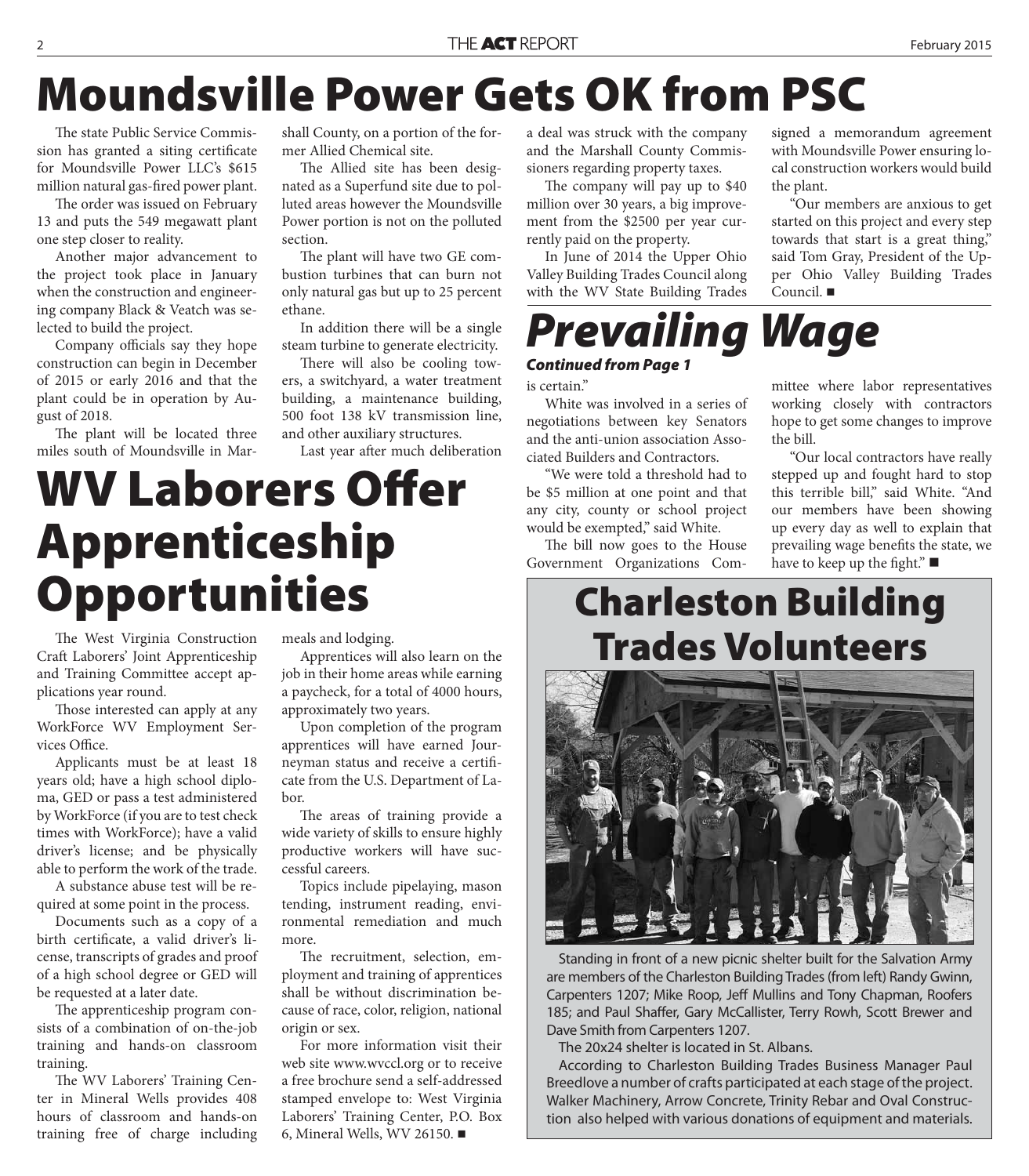#### AN IMPORTANT MESSAGE FROM THE WEST VIRGINIA AFL-CIO

# **CORPORATE SCHEME** III

**CEOS CARE ABOUT: Profits, Bonuses, Stock Prices, Shareholders, Bottom Lines, etc.** 

**UNIONS CARE ABOUT: Wages, Benefits, Health and Safety,** Workers' Rights, etc.

Don't Be Fooled. "Right to work" is a power grab by CEOs and their allies to make our jobs part time, send our jobs to low-wage countries, gut our health and safety protections, and pay us less.

It's Not What It Seems. Extreme politicians in the state legislature want to gut unions in West Virginia. They care about profits, big bonuses, stock prices and their wealthy corporate campaign donors-not working people.

\$5,000 Pay Cut for Workers. The average worker makes about \$5,000 less each year in states with these laws. It is harder to form unions and to collectively bargain for better wages and benefits. The pay gap between men and women is worse in these states. Of the 10 states with the lowest minimum wages, eight have enacted similar laws. (U.S. Census State Median Household Income; American Association of University Women)

This Is Not About Freedom. We already are free to work wherever we want, and no one can be forced to join a union. That's already protected by law. We need the right to a voice at work, to have our opinions heard and to bargain for better wages and benefits. Our unions offer that freedom, but extreme politicians in the state legislature and their corporate allies want to take it away.

Make No Mistake: Right to work legislation will gut our union's ability to fight for us, our jobs and our families. Our union endorses candidates who support workers, not laws like these.

### **PROTECT WEST VIRGINIA'S WORKING FAMILIES Tell Your Representatives to Oppose Right to Work Legislation**

For more information, contact the West Virginia AFL-CIO at (304) 344-3557.





### *New PW Report*

#### *Continued from Page 1*

law, both states have much lower construction wage rates.

The report was conducted by Dr. Michael Kelsay from the University of Missouri and funded by the Affiliated Construction Trades.

Kelsay has done similar work in other states and is known as an expert in the field.

In addition the report shows significant losses to West Virginia if repeal takes place.

Local contractors will be severely undercut by companies from outside the region who import cheap labor leading to significant economic losses to the state.

A total of \$55 to \$84 million per year in lost wages and taxes were estimated.

Other losses to health, pension and training funds were notes as well as the likely rise in safety problems due to experienced workers leaving public works jobs for better pay elsewhere.

"Low wages mean low productivity and hurt our existing companies who are doing a better job for the taxpayers than those from the low wage states," said Dave Efaw, Secretary-Treasurer of the WV State Building Trades.

Legislators in support of repeal quote a 2009 report done by a WVU graduate student (funded by the billionaire Koch brothers) that only looked at lower wages of the residential industry and predicted these workers could do public projects with the same efficiency as more skilled workers.

For a summary go to the ACT web site actwv.org or to read the full report faircontracting.org.

**For up-to-date notices!**

**Like us on Facebook:** 

**WV State Building Trades** 

**Or follow us on Twitter @ wvsbt**



What some are calling "Right to Work" or "Workplace Freedom" (SB337) is a law that actually ties the hands of employers by taking away some of their rights and options in dealing with their employees. This legislation is often promoted as pro-business, when instead it restricts the options available to businesses, and infringes on voluntary negotiations between private parties.

#### **Fact or Fiction**

**Fiction:** Workers can be required to join a union.

Fact: No individual can be forced to join a union. Additionally, workers can't be fired if they opt out of joining the **union. In lieu of paying dues, non-members may be required to pay an "agency fee" or "fair share fee" that defrays the costs of representing them in contract negotiations, grievance resolution, and more.**

**Fiction:** Unions are not required to provide representation to all workers in the bargaining unit.

**Fact: Current law requires unions to represent all workers in their unit, including those who opt out of union**  membership. In fact, beyond basic representation in negotiations over wages, working conditions, benefits and **safety, the union must represent all workers in individual grievance procedures and due process rights.**